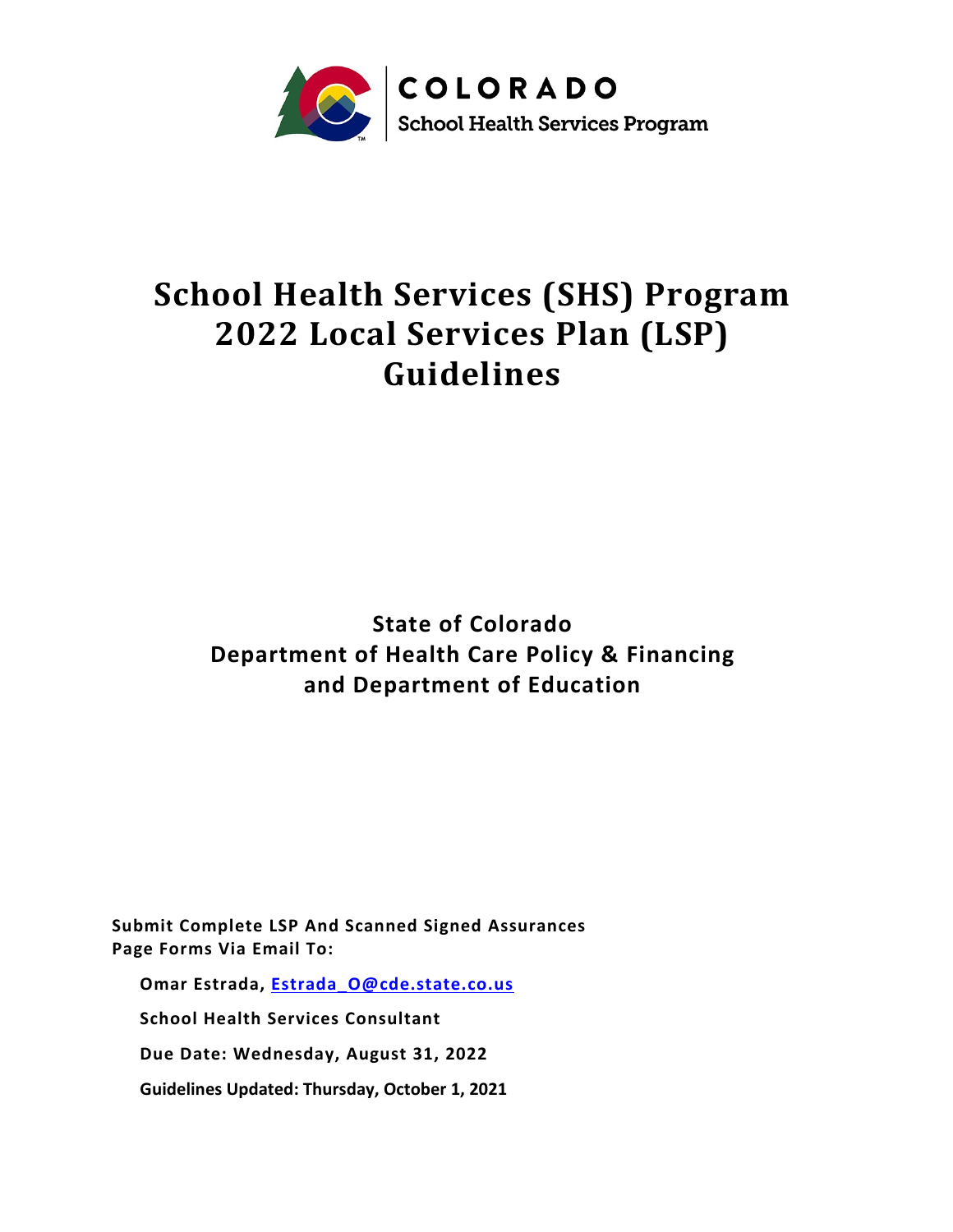### Table of Contents

| Part II-A-1 - Briefly describe how you determined the health needs in your community 6          |  |
|-------------------------------------------------------------------------------------------------|--|
| Part II-A-2 - Describe what types of local health needs were identified in this process.  6     |  |
| Part II-A-3 – How did you gather input from community members about the health needs priorities |  |
|                                                                                                 |  |
| Part II-A-5 - How did you incorporate community input into your decision-making process and the |  |
|                                                                                                 |  |
| Part II-B-1 - Describe the population considered uninsured or underinsured for purposes of the  |  |
| Part II-B-2 - Describe how you determined what health services are needed by uninsured and      |  |
| Part II-B-3 – Describe the types of health services needed by the uninsured and underinsured    |  |
|                                                                                                 |  |
|                                                                                                 |  |
|                                                                                                 |  |
|                                                                                                 |  |
|                                                                                                 |  |
|                                                                                                 |  |
|                                                                                                 |  |
|                                                                                                 |  |
|                                                                                                 |  |
|                                                                                                 |  |
|                                                                                                 |  |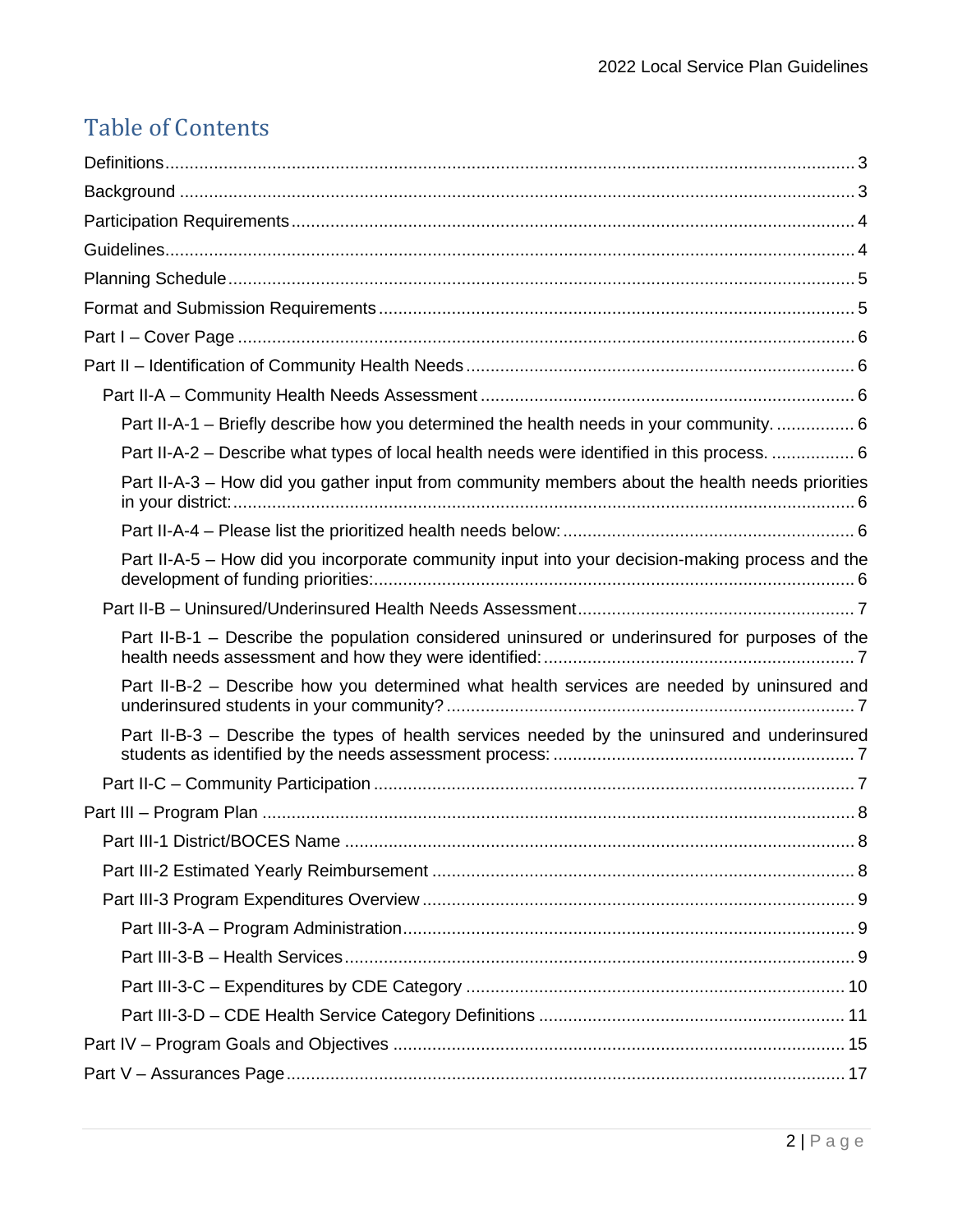#### **Definitions**

- <span id="page-2-0"></span>**BOCES –** Board of Cooperative Education Services
- **CDE –** Colorado Department of Education
- **HCPF –** Colorado Department of Health Care Policy and Financing
- **IEP –** Individual Education Plan
- **LSP –** Local Services Plan
- **SES –** Socio-Economic Status
- **FTE –** Full-Time Equivalent

**School District or District -** A school district is defined in statute as "*any board of cooperative services established pursuant to article 5 of title 22, C.R.S., any state educational institution that serves students in kindergarten through twelfth grade including, but not limited to, the Colorado School for the Deaf and the Blind, created in article 80 of title 22, C.R.S., and any public school district organized under the laws of Colorado, except a junior college district.*" *26-4-531 (1) (b), C.R.S.*

#### **Background**

<span id="page-2-1"></span>In 1997, the Colorado General Assembly passed legislation that authorizes public school districts, Boards of Cooperative Education Services, and state K-12 educational institutions to provide enhanced health services to children by using reimbursed Medicaid funds.

The intent of this legislation is to:

- Support and enhance local school health programs
- Increase access to preventative and primary health care services for low-income, uninsured, and underinsured children
- Improve care coordination between schools and health care providers

The program has two different and exclusive components; receiving reimbursements from the federal government for providing IEP health services to Medicaid enrolled students and using these funds to enhance health services to all students. The statute allows districts to be reimbursed through federal matching funds for IEP health services provided by Medicaid qualified providers to Medicaid eligible students during school hours**. Matching funds are required to be used to enhance health services for all children. Funds are intended to enhance or expand the availability of health services to students.** The legislation allows for up to 30% of these reimbursed funds to be used for initiatives to increase access to health care for low-income students.

In December 2014 Centers for Medicare and Medicaid Services (CMS) reversed their decision of not allowing Free Care (services provided to Medicaid enrolled students at no charge, and/or provided to the community at large free of charge) to be reimbursed. This reversal means Medicaid eligible services provided to enrolled students are available for reimbursement if all other Medicaid requirements are met.

Beginning in October 2020 the SHS Program expansion will include program covered services to be reimbursable to districts and BOCES for Health First Colorado enrolled students that have other medical plans of care (outside of IEPs/IFSPs) where medical necessity has been established.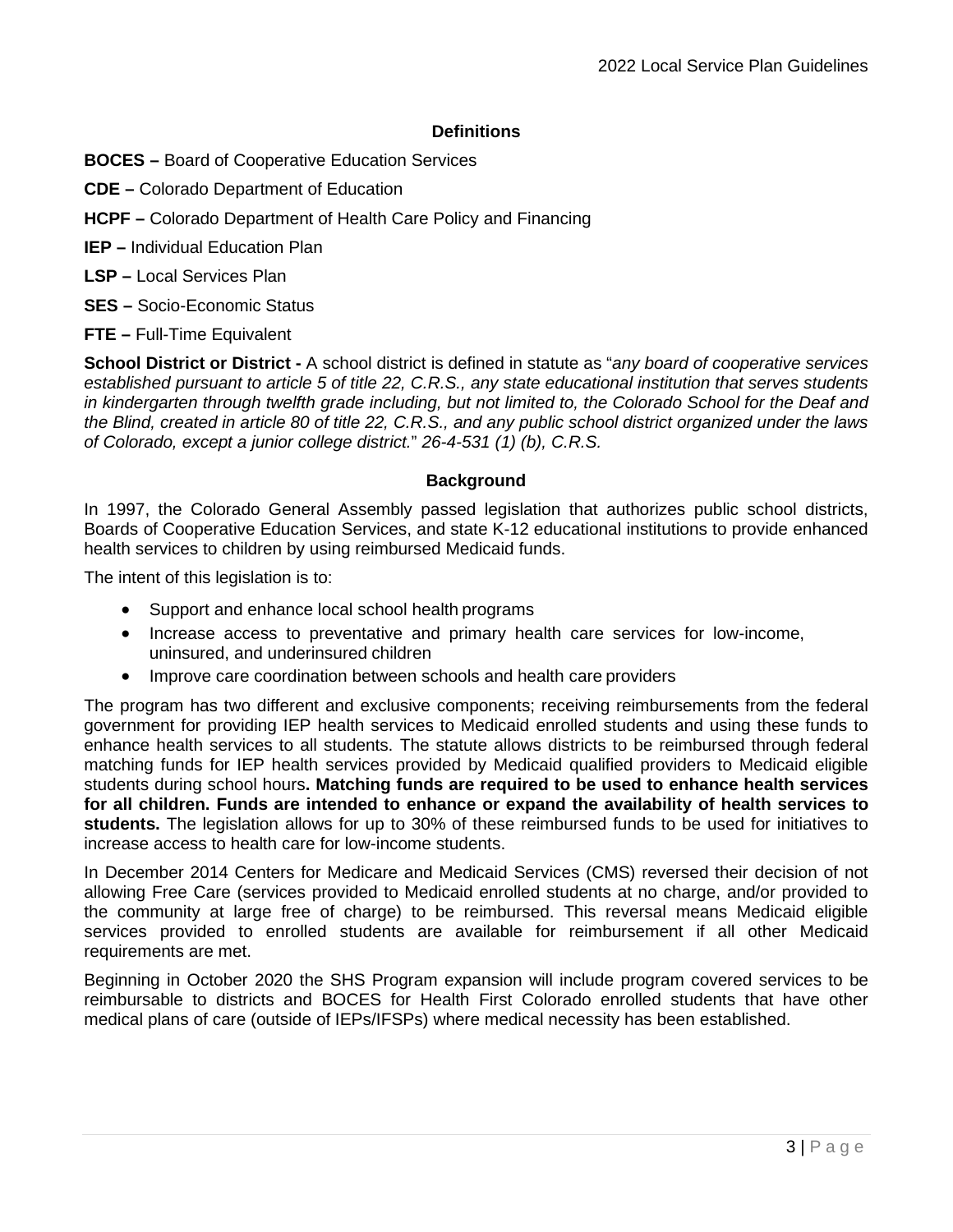#### **Participation Requirements**

<span id="page-3-0"></span>To receive Medicaid reimbursement, each school district/BOCES which enters into a contract with HCPF on behalf of the state of Colorado must:

- Assess the health care needs of its students, including an assessment of the needs of uninsured and underinsured students
- Obtain and incorporate community input to establish health priorities
- Develop an LSP according to guidelines issued by the Colorado Department of Health Care Policy and Financing (HCPF) and the Colorado Department of Education (CDE)

#### **Guidelines**

<span id="page-3-1"></span>These guidelines are intended to aid school districts in developing a five-year LSP. Please use the attached forms to develop and submit the LSP. Include any additional information on a separate sheet attached at the end of the forms.

For a district to contract with the state to receive reimbursement for eligible health services provided to Medicaid eligible students, a Local Services Plan (LSP) must be submitted by the school district to CDE. The LSP must be developed in accordance with the guidelines issued by the Department of Health Care Policy and Financing (HCPF) and reviewed by the Colorado Department of Education (CDE). Required elements of the plan include:

- Determine the health needs of students, including a targeted needs assessment for uninsured and underinsured students
- Solicit input from members of the community to determine local health needs via:
	- o School Health Advisory Committee with cross section of community members
	- o Survey sent to principals, mental health providers, parents, public health Healthy Communities staff, public health registered nurses, homeless services, communitybased healthcare providers and other community-based advocacy groups
- Determine the amount of reimbursement available from HCPF Cost Reconciliation Report
- Community partners prioritize health needs as determined by needs assessment
- Describe and list the expanded or new health services to be provided based on community input and needs assessment
- Describe how funds will be allocated for these health services as determined by community partners
- Establish procedures for monitoring and reporting the delivery of these health services

The school district will enter into a contract with HCPF, on behalf of the State of Colorado. This contract allows the school district to submit documentation of services provided to students up to the age of 21 who are eligible under the provisions of the Individuals with Disabilities Education Act (IDEA) of 1990 as amended in 2004 and to those enrolled in programs that require an Individualized Education Program (IEP), Individualized Family Services Plan (IFSP), or other medical plans of care. The contract also allows the districts to receive Cost Reconciliation dollars from the federal government to fund the enhanced health services described in the LSP.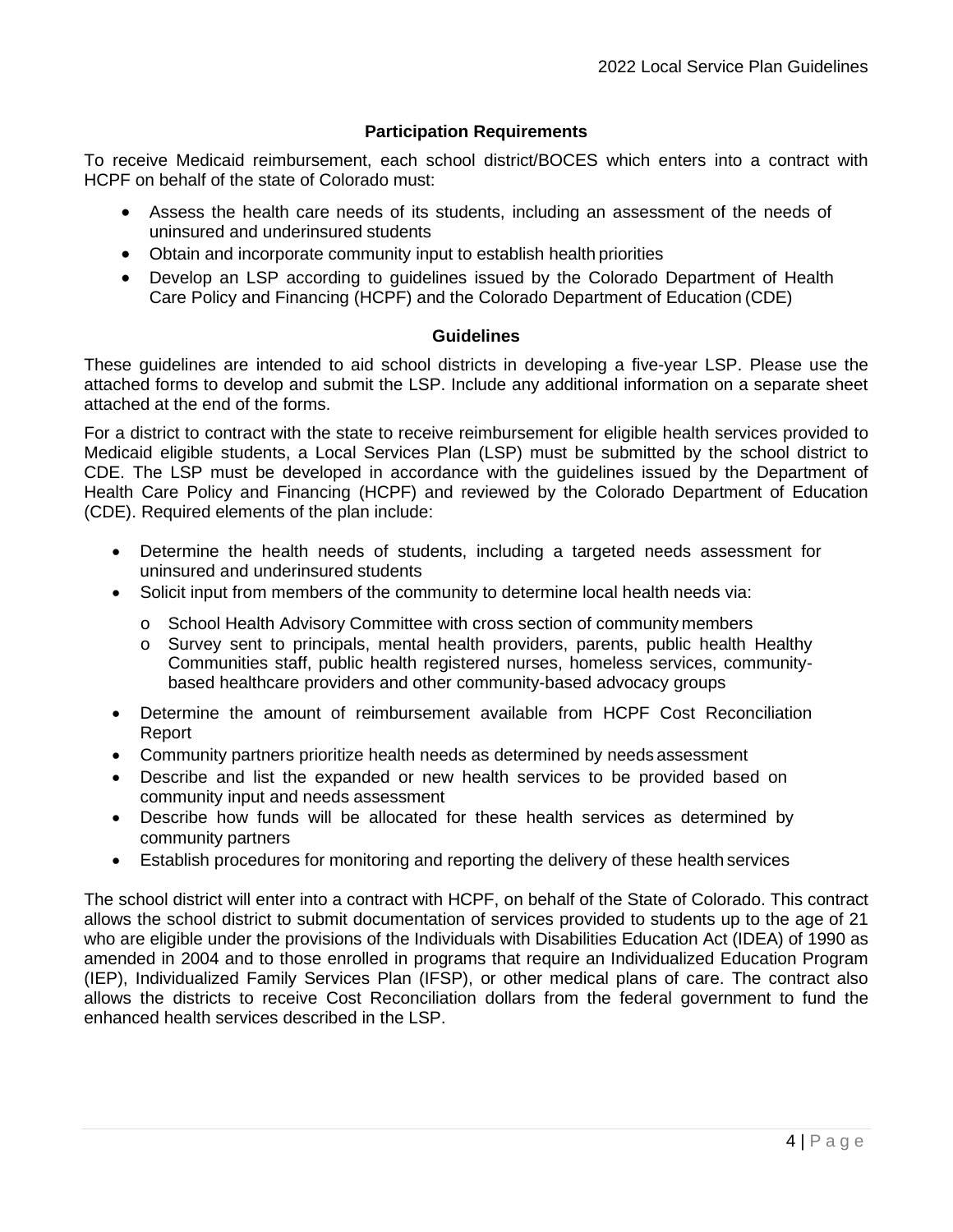#### **Planning Schedule**

<span id="page-4-0"></span>The service period for the 2022-2027 LSP runs from July 1, 2022 through June 30, 2027. The planning and design phase ends on August 31, 2022 when plans are due to CDE. The LSP will be reviewed by program personnel at CDE and HCPF. Any additional information or clarifications requested by CDE and HCPF must be provided within 10 business days of the request. Notifications of approval or requests for revision will be sent via email. For this reason, it is important that the contact person listed on the LSP is the person who will need to receive this information.

#### **Format and Submission Requirements**

<span id="page-4-1"></span>When developing the LSP, please use the appropriate forms provided by CDE and provide all of the information requested. The LSP will become an Attachment B of your School Health Services contract. Forms must be submitted electronically via email to the email listed below. A completed submission includes one (1) completed Local Service Plan and one (1) signed Assurances Page.

### 2022-2027 LSP and signed Assurances Page must be received at CDE **NO LATER than Monday, August 31, 2022**

**Email LSP and a signed Assurances Page to:**

[Estrada\\_O@cde.state.co.us](mailto:Estrada_O@cde.state.co.us)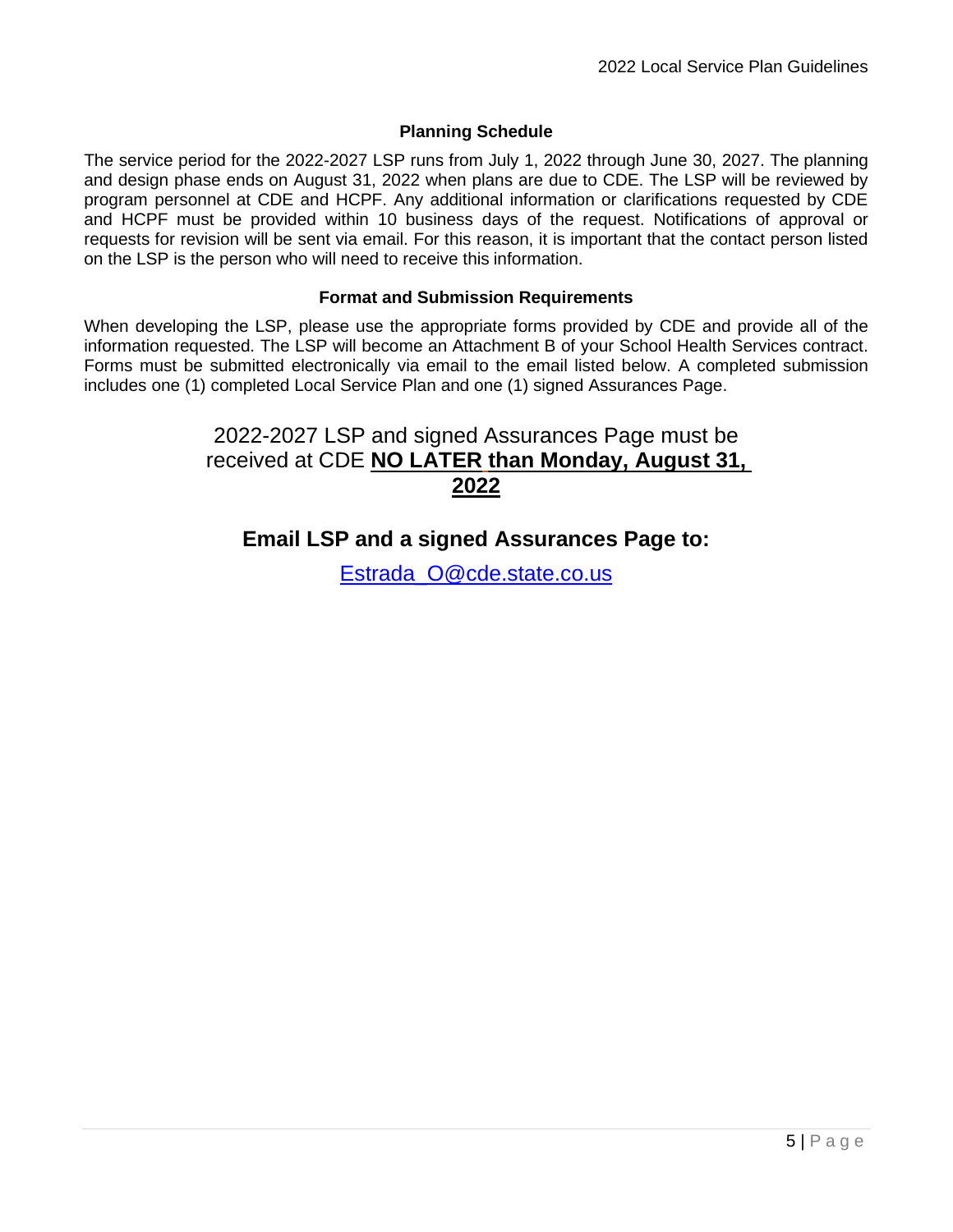#### **Part I – Cover Page**

<span id="page-5-0"></span>The cover page identifies the school district, BOCES, or state education institution entering into the contract with the State of Colorado. Please enter the name of the county and school district number, the common name of the school district, the name of the district Program Contact and the contact's phone number and email address on the form **Part I – Cover Page**. The person listed on this page will be considered primary contact for the program and will be responsible for submitting documents in a timely manner*.*

#### **Part II – Identification of Community Health Needs**

<span id="page-5-1"></span>Before developing the Program Plan of the LSP, districts must assess the health needs of the local student population. This assessment should identify the health needs of children and youth in the local community. Use the assessment to determine if and how well current services are meeting those needs. Understanding the gaps in service provision allows the district to set priorities when determining which health services to offer with reimbursement dollars.

Although districts are allowed a small measure of flexibility in developing a program plan, the statute requires that the plan be developed with comprehensive input from the local community. To this end, districts must demonstrate the collection and use of input from community members when determining which health services to include in the LSP. The selection of services will not be made based on limitations in a district's general fund but on the health needs identified and prioritized by the community members. A BOCES must demonstrate the collection and use of input from member district communities.

#### <span id="page-5-2"></span>**Part II-A – Community Health Needs Assessment**

On this form, please include a response to items concerning the results of the community health needs assessment. Short descriptors and guiding questions have been included for additional support:

#### <span id="page-5-3"></span>*Part II-A-1 – Briefly describe how you determined the health needs in your community.*

How was the needs assessment conducted? Describe who conducted the needs assessment as well as the resources or statistical data used and the key informants who provided information about local health needs.

#### <span id="page-5-4"></span>*Part II-A-2 – Describe what types of local health needs were identified in this process.*

What are health needs of students in your community identified by the health needs assessment process?

#### <span id="page-5-5"></span>*Part II-A-3 – How did you gather input from community members about the health needs priorities in your district:*

Indicate how community participants were selected and describe how input concerning health need priorities was collected from these sources. Please indicate the methods that were used: meetings (list number of meetings) survey monkey, telephone interviews, etc.

#### <span id="page-5-6"></span>*Part II-A-4 – Please list the prioritized health needs below:*

List the prioritized health needs determined through this process. Because this is a **community-driven** planning process, this list should correspond with the health services to be provided with reimbursement money.

#### <span id="page-5-7"></span>*Part II-A-5 – How did you incorporate community input into your decision-making process and*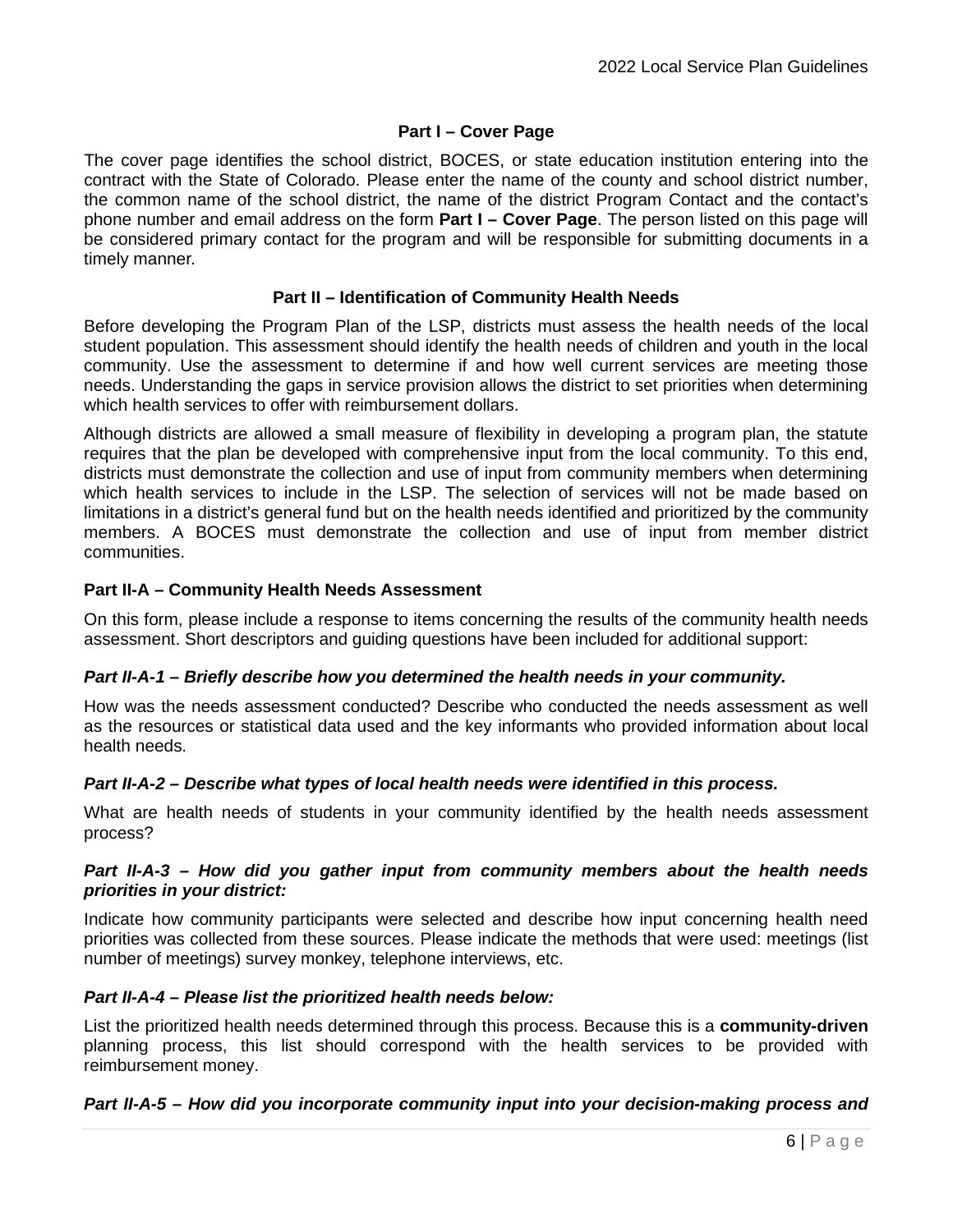#### *the development of funding priorities:*

Explain how community input was incorporated into the decision-making process concerning which health services to fund with reimbursement dollars.

#### <span id="page-6-0"></span>**Part II-B – Uninsured/Underinsured Health Needs Assessment**

As part of the requirement for a health needs assessment for uninsured and underinsured students, districts should address the following issues concerning the results of the uninsured/underinsured health needs assessment. Short descriptors and guiding questions have been included for additional support:

#### <span id="page-6-1"></span>*Part II-B-1 – Describe the population considered uninsured or underinsured for purposes of the health needs assessment and how they were identified:*

Underinsured is defined in the statute as "a person who has some health insurance, but whose insurance does not adequately cover the types of health services for which a school district may receive federal matching funds under this section" 26-4- 531 (1) (d), C.R.S. Describe the uninsured and underinsured population of students in your district and how you identified this population.

#### <span id="page-6-2"></span>*Part II-B-2 – Describe how you determined what health services are needed by uninsured and underinsured students in your community?*

Describe how the targeted needs assessment of uninsured/underinsured students was conducted. Describe who conducted the needs assessment, the resources and statistical data that were used as well as the key informants who provided information about local health needs of the uninsured/underinsured population.

#### <span id="page-6-3"></span>*Part II-B-3 – Describe the types of health services needed by the uninsured and underinsured students as identified by the needs assessment process:*

Describe the health needs of uninsured/underinsured students in the Community identified by the health needs assessment process.

#### <span id="page-6-4"></span>**Part II-C – Community Participation**

Enter community participants involved in the planning process. Identify those participants who are employees of the district by indicating "Y" under the "Dist Emp?" column. Be sure to include all information requested on the form. If input was gathered through surveys with many respondents, districts also have the option of attaching a list of those names to the LSP instead of entering them in the table.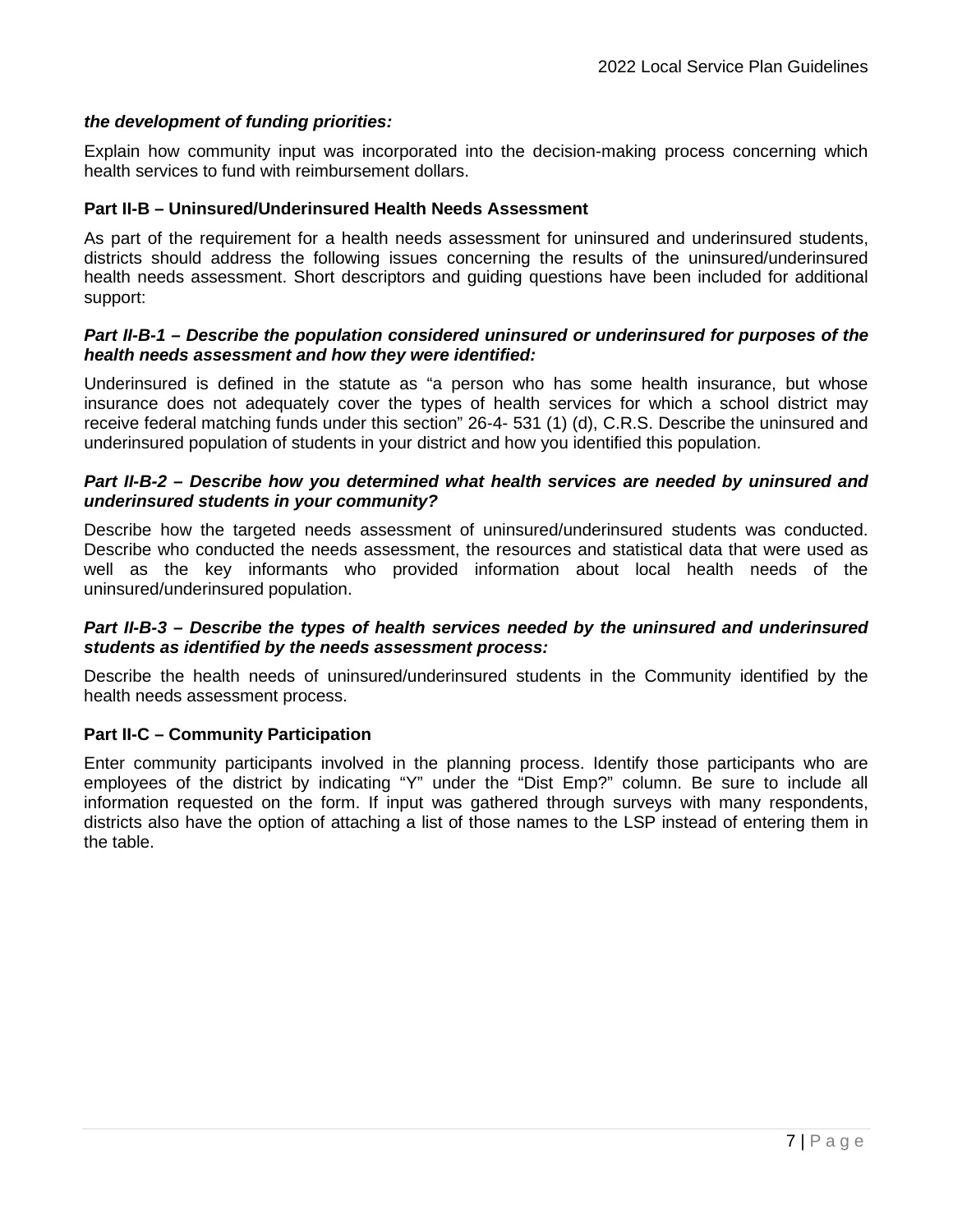#### **Part III – Program Plan**

#### <span id="page-7-0"></span>**Developing a Program Plan**

After conducting the Health Needs Assessment and establishing priorities by gathering input from the community regarding which services are needed, create a program plan that describes program goals, objectives and how service delivery will be monitored. These will be recorded on the forms in *Part IV – Program Goals and Objectives.*

#### **Program Plan Funding**

A portion of reimbursement funds may be spent on program administration. The remainder is allocated to expanded health and health related services for all students. A newly participating district can allocate additional funds for program administrative staff to assist with staff training, quarterly reporting, Random Moment Time Study reporting and other administrative duties. If your district is in the first year of the program, it is allowable to spend up to 30% of the yearly reimbursement on the startup administrative expenses. For districts who are not in their first year of the program, it is **recommended**  administrative costs not exceed 20% of total reimbursement received.

**Districts must use reimbursement funds to deliver enhanced health services to students**. These enhanced services (as determined by community input) may be an **increase** in the amount of service that is delivered **or an enhancement** of the quality of the service delivered.

Examples of appropriate services include:

- Increasing the amount of nursing or other provider services delivered to students
- Purchasing upgraded equipment to enhance the delivery of services to students such as a lift table to assist staff with hygiene services for multiple students
- Medicaid/CHP+ outreach and enrollment to uninsured students/families

If the service is currently being provided by the school district, reimbursement funds must be used to:

- Expand the existing service to include more students
- Increase the amount of time spent providing a service (additional clinic hours)
- Enhance the quality of services delivered through staff professional development

The **Program Plan** provides a general overview of how the district plan allocates the school Medicaid reimbursement between administrative costs and health services.

#### <span id="page-7-1"></span>**Part III-1 District/BOCES Name**

Enter the common name of the school district entered on the cover page under "Name of District."

#### <span id="page-7-2"></span>**Part III-2 Estimated Yearly Reimbursement**

This is the amount of reimbursement the district expects to receive after the State withholds its 2.5% administrative costs. The reimbursements are for the federal share of the cost of IEP, IFSP, or other plan of care health services provided by district Medicaid qualified providers to students enrolled in Medicaid. Reimbursements are made for services delivered on dates that fall within the contract year (July 1 through June 30).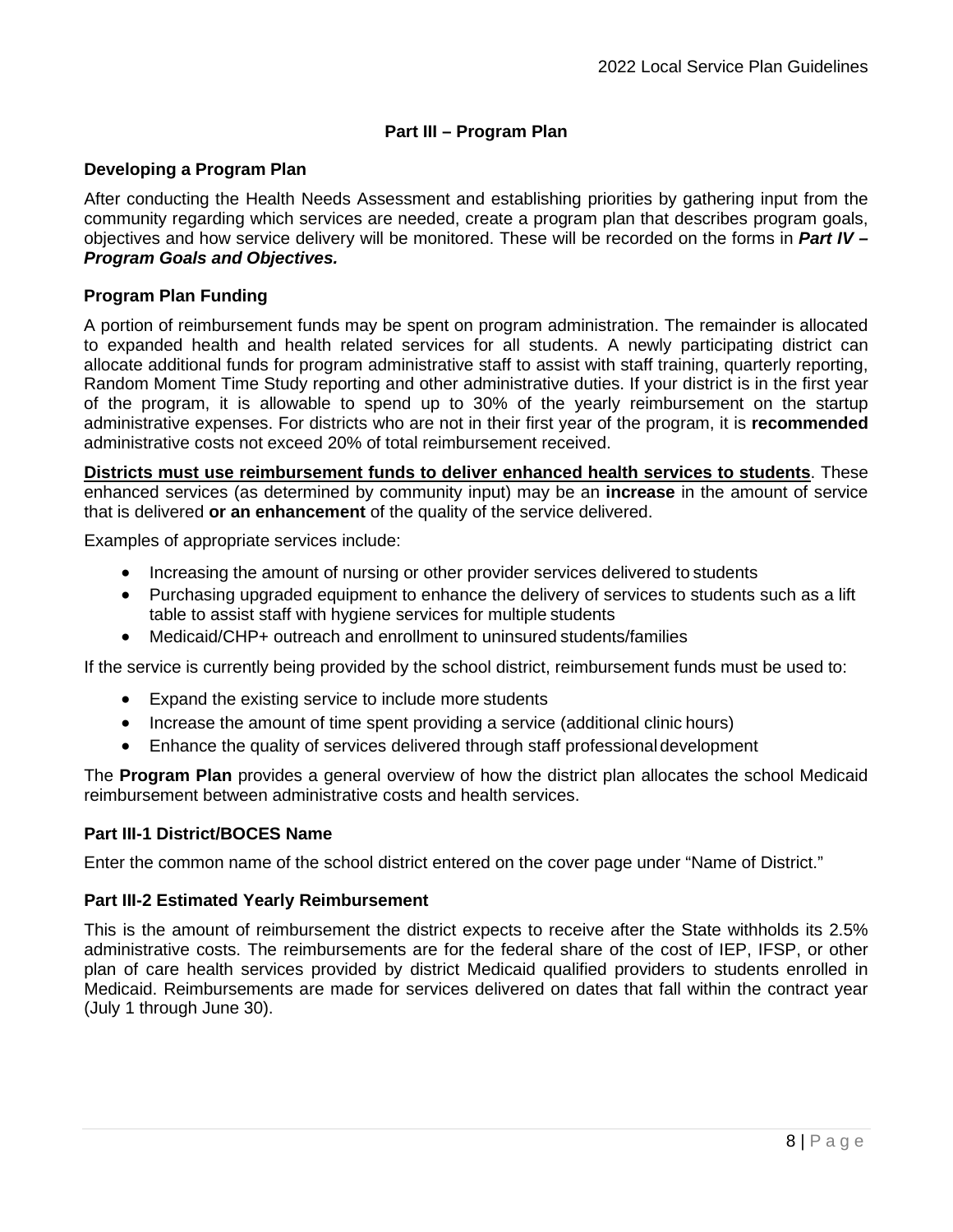Reimbursement amount is based on a school district's cost reconciliation report submitted to the department of Healthcare Policy and Financing. Districts receive 12 monthly payments based on previous cost reports. Consult previous yearly cost reports to determine estimated yearly reimbursement. This field can be entered once during the creation of the LSP. Revising this portion to account for future reimbursement estimates is optional.

#### <span id="page-8-0"></span>**Part III-3 Program Expenditures Overview**

Districts must determine the amount they expect to spend on program administration and enhanced health services during the program year. **Districts may carryover program funds for one year unless a multi-year plan is approved under the 5-Year Plan cycle**. It is **recommended** any funds from the previous program year must be spent by June 30. The transfer of funds to other programs is not allowed. Program funds are not available for costs incurred prior to the contract year for which the LSP is approved.

#### <span id="page-8-1"></span>*Part III-3-A – Program Administration*

Enter the percentage of total expenditures and briefly describe administrative expenditures to be made with reimbursement funds. This would include anticipated payments to billing agents as well as costs incurred for administering the School Health Services Program such as coordinator and program staff salary/benefits, and office supplies and indirect costs. This figure should not include the State 2.5% administrative fee that is withheld. It is **recommended** administrative costs not exceed 20% of total reimbursement received. Exceptions will be granted for districts to new participating districts of the program with the approval of the HCPF and CDE Program Manager.

#### <span id="page-8-2"></span>*Part III-3-B – Health Services*

CDE breaks down expenditures by six (6) main and five (5) sub- categories listed in this section of the LSP. A description of the categories can be found in Part III-3-D. **Allocation by percentages for how reimbursement dollars are spent have been discontinued.** Districts must now select the category and sub-category to which they will allocate reimbursement dollars during their five-year LSP plan. Districts may revise Health Service category selections on their LSP by contacting the School Health Services Consultant. Revisions to their LSP must be approved by the School Health Services Consultant.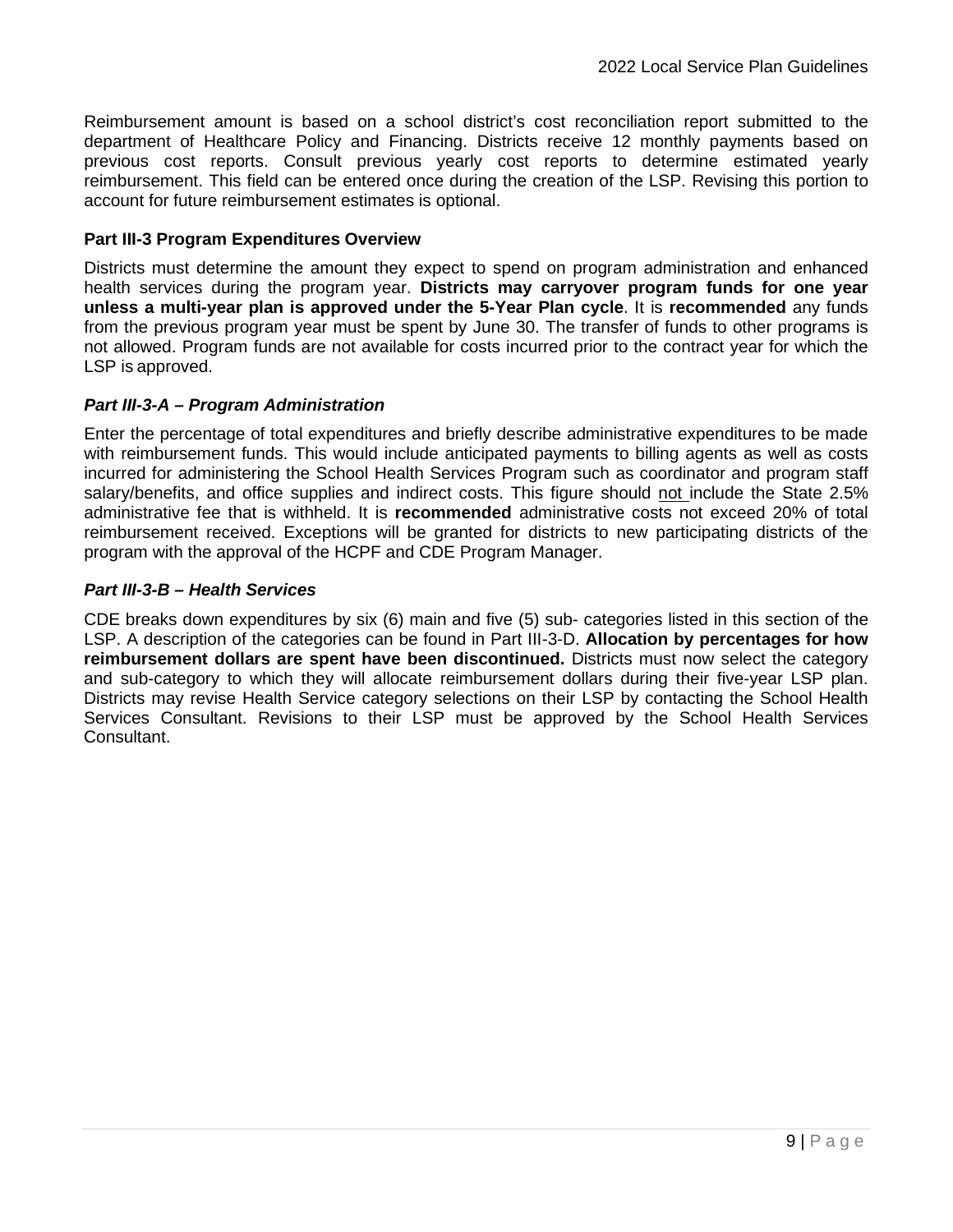#### <span id="page-9-0"></span>*Part III-3-C – Expenditures by CDE Category*

As of the 2022-202 LSP, CDE's School Health Services Program developed new categories for tracking of reimbursement spending by districts. Percentages have been discontinued from the Health Service categories and will now select requested Health Service categories with an "X." The new categories involve six (6) main and five (5) sub-categories, for a total of thirty (30) possible health service categories a district may select to spend their reimbursement dollars. A district may indicate how they plan to spend their reimbursement dollars by marking "X" in the appropriate section on the LSP. For example, a district that plans to spend their funds to hire a 1.0 FTE Nurse, with funds for Supplies for the Nurse's office and Professional Development, may indicate on the district LSP in a manner similar to the example below:

|                               | Sub-Categories (Columns)                     |                |                            |                          |                            |
|-------------------------------|----------------------------------------------|----------------|----------------------------|--------------------------|----------------------------|
|                               | $(A)$ FTEs $\delta t$                        | (B) Equipment, | (C) Professional           | (D) Screenings $\hat{a}$ | $(E)$ Assistance $\hat{a}$ |
| Main Categories (Rows)        | Contracted Personnel   Materials, & Supplies |                | Development &<br>Trainings | Assessments              | <b>Emergency Funds</b>     |
| (1) Nursing                   | х                                            | х              | х                          |                          |                            |
| (2) Mental Health             |                                              |                |                            |                          |                            |
| (3) Student Health            |                                              |                |                            |                          |                            |
| (4) Special Service Providers |                                              |                |                            |                          |                            |
| (5) Outreach & Enrollment     |                                              |                |                            |                          |                            |
| (6) Transportation            |                                              |                |                            |                          |                            |

C. EXPENDITURES BY CDE CATEGORY (Required for state reporting purposes. Percentages NOT NEEDED. Mark chosen categories with "X")

Notice in the example above, that an "X" is placed in the "Nursing" row (Row 1), under the columns for "FTE & Contracted Personnel" (Column A), "Equipment, Materials, & Supplies" (Column B), and "Professional Development & Trainings" (Column C). Districts may reach out to the School Health Services Consultant for additional assistance when selecting their desired categories. For assistance with transitioning the previous categories to the new health service categories, refer to Part III-3-D for a list of definitions and additional assistance.

Some health services listed in the LSP may be included in different categories. For example, a nurse may provide services that include hearing, vision, and dental screenings. The services delivered would best be categorized under the **Nursing category**. Even though a health assistant may provide insurance outreach as part of their duties, their services would best be characterized in the **Nursing**  category. If it is not practical to separate the expenditures by category, districts may use their best judgment to categorize the service. Refer to **Part III-3-D** for additional assistance.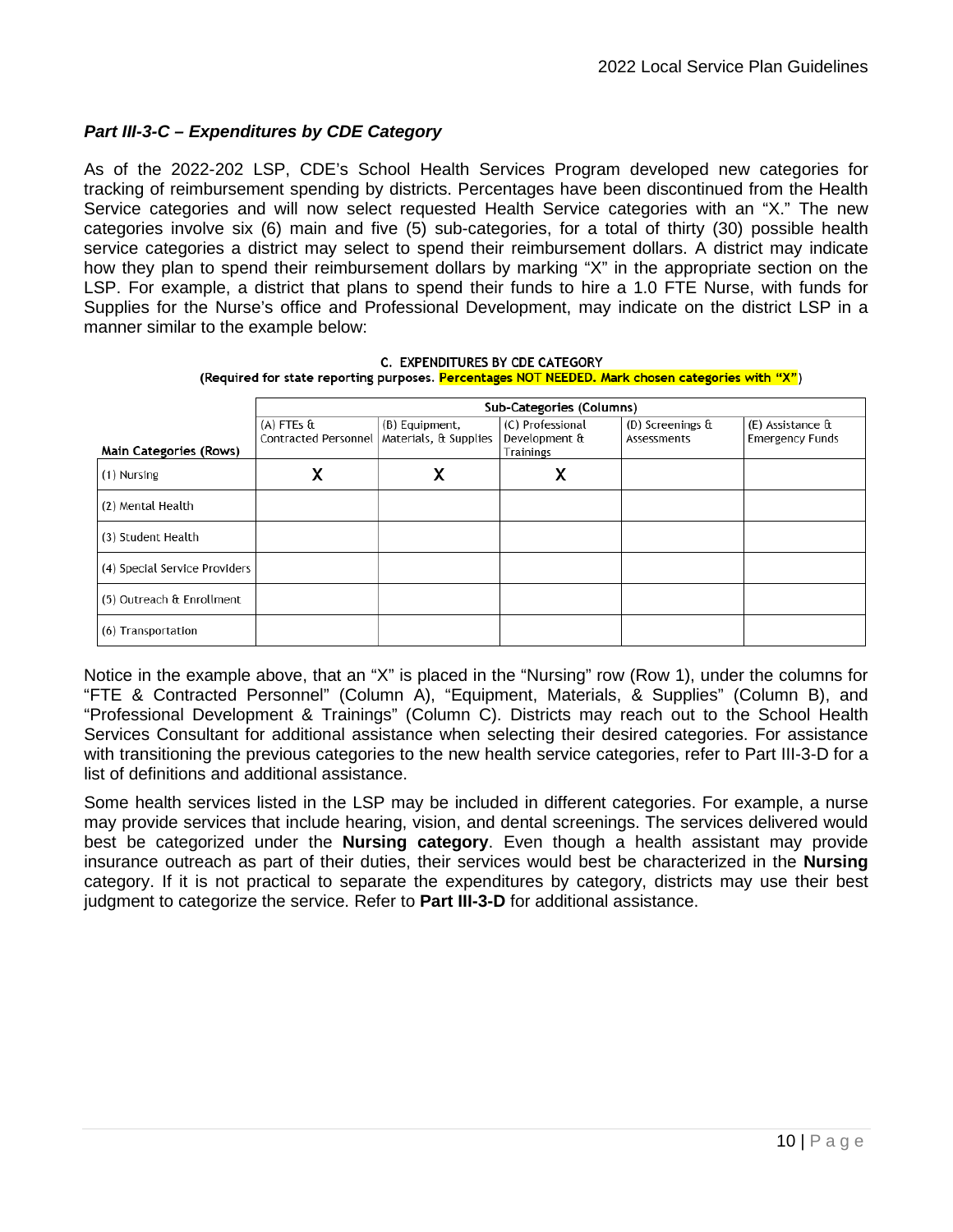#### <span id="page-10-0"></span>*Part III-3-D – CDE Health Service Category Definitions*

Districts may choose among six (6) main categories, each with five (5) sub-categories, to indicate how reimbursement dollars will be spent. The previous set of health service categories are referenced in the categories for additional support. **Coordinators will not be required to submit total number of equipment purchased on the Reimbursement Spending Report to CDE.** Districts may use their best judgement when categorizing their expected expenditures.

**Note: Matching funds are required to be used to enhance health services for all children. Funds are intended to enhance or expand the availability of health services to students.**

- (1) **NURSING:** Expenditures in this category can include direct health services delivered by a licensed nurse or delegated nursing services that can be delivered by a Health Assistant/Clinic Aide or Intensive Health Tech. It may also include assessment tools, training, or equipment used to provide or enhance nursing services.
	- (A) **FTEs/Contracted Personnel:** Districts may hire or contract with a Licensed Nurse, Intensive Health Tech, or Health Assistant/Clinic Aide.
	- (B) **Equipment/Materials/Supplies:** This broad category includes all health-related equipment, materials, and supplies directly related to the Nursing category**.** Purchases in this category may also be for use by personnel under the Nursing category. Some examples may include general office supplies, boxes of gloves or masks, otoscopes, stethoscope, thermometer, cots for the nursing office, etc.
	- (C) **Professional Development/Trainings:** This category includes staff development and training. It could also include health-oriented materials such as books and computer software used for staff development and for attending conferences and trainings related to the Nursing category.
	- (D) **Assistance/Emergency Funds:** Assistance or emergency funding to help low income students access basic health-related necessities on a limited basis. This may include funds for vouchers.
	- (E) **Screenings/Assessments:** Costs associated with screenings or assessments conducted by FTE/Contracted Personnel identified in the Nursing category may be included in this section. Examples of expenditures may include, but is not limited to software related to vision and hearing screenings.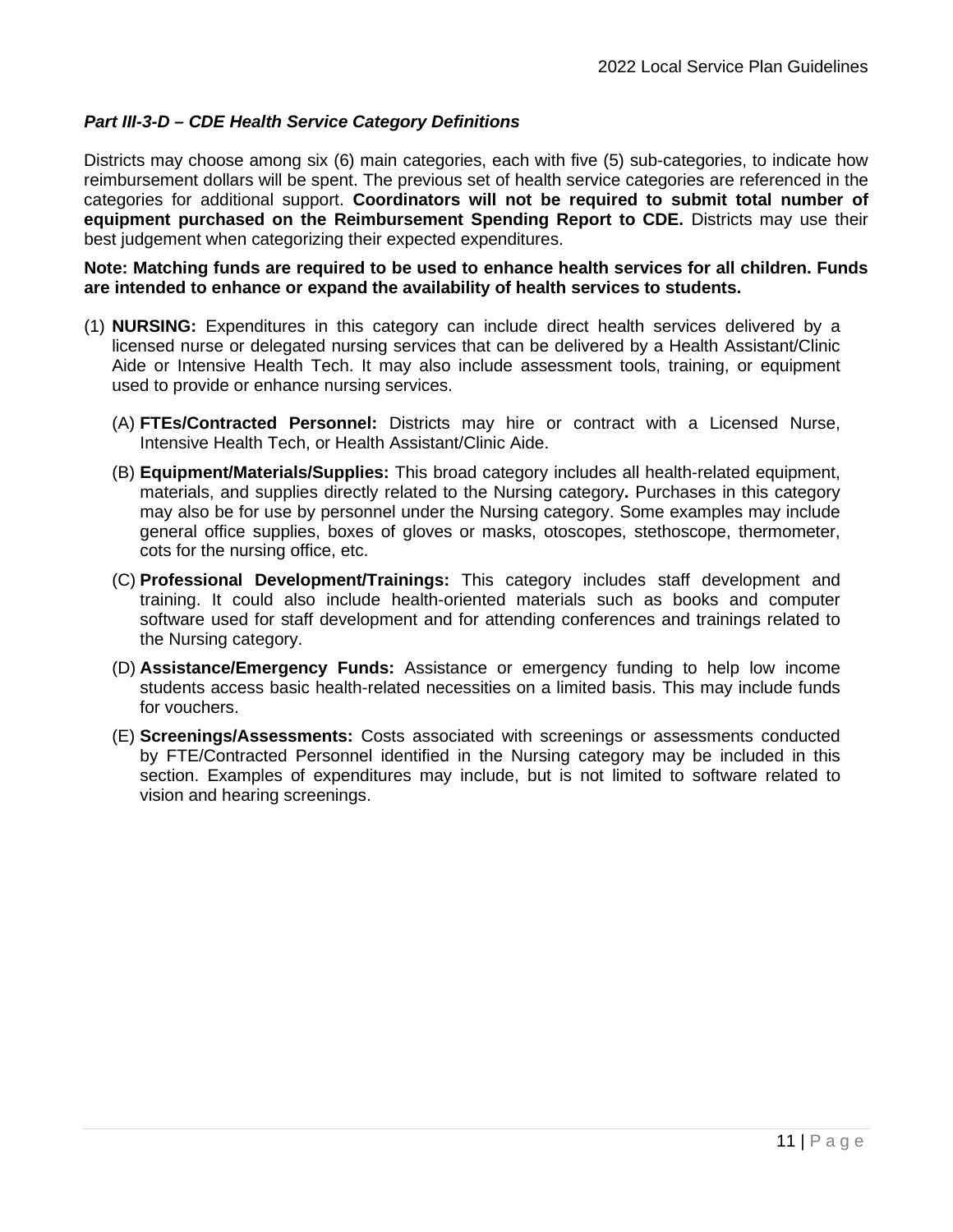- (2) **MENTAL HEALTH:** Expenditures in this category can include psychology, social work, counseling, behavior therapy, suicide prevention, anti-bullying programs and other mental health services. It may also include assessment tools, curriculum, and mental health training for staff to provide tools used to deliver mental health services.
	- (A) **FTEs/Contracted Personnel:** Districts may hire or contract with a Psychologist, Social Worker, Counselor, or Applied Behavior Analyst.
	- (B) **Equipment/Materials/Supplies:** This broad category includes all health-related equipment, materials, and supplies directly related to the Mental Health category**.** Purchases in this category may also be for use by personnel under the Mental Health category. Some examples may include general office supplies, stability balls, sensory swings, weighted blankets, etc
	- (C) **Professional Development/Trainings:** This category includes staff development and training. It could also include health-oriented materials such as books and computer software used for staff development and for attending conferences and trainings related to the Mental Health category. Costs in this category may also include purchase of curricula focused on mental health topics such as bullying-prevention or suicide-prevention.
	- (D) **Assistance/Emergency Funds:** Assistance or emergency funding to help low income students access basic health-related necessities. Costs in this category may include vouchers to assist with services relevant to the Mental Health category.
	- (E) **Screenings/Assessments:** Expenditures associated with screenings or assessments conducted by FTE/Contracted Personnel identified in the Mental Health category may be included in this section. Examples of expenditures may include mental health screening software.
- (3) **STUDENT HEALTH:** Expenditures in this category may include health-related assistive technology, costs associated with health-related case management services, sub-contracted services for dental or physician services or follow-ups, health education curriculum or instruction for students not categorized in the Mental Health category, or health-oriented feeding programs such as providing breakfast to low-SES students.
	- (A) **FTEs/Contracted Personnel:** Districts may hire or contract with a licensed Physician, Vision Specialist, or Care Coordinator.
	- (B) **Equipment/Materials/Supplies:** This broad category includes all health-related equipment, materials, and supplies directly related to the Student Health category**.** Purchases in this category may also be for use by personnel under the Student Health category. Some examples may include health-related educational pamphlets, health-related assistive technology, wheelchairs, hearing aids, etc.
	- (C) **Professional Development/Trainings:** Expenditures in this category may include purchases of health-related curricula for classroom or group settings. Other purchases may also include staff development and training to deliver curricula (Train the Trainer). It could also include health-oriented materials such as books and computer software used for staff development and trainings related to the Student Health category. **Note:** Mental healthrelated professional development/trainings would be best categorized under the "Mental Health" category.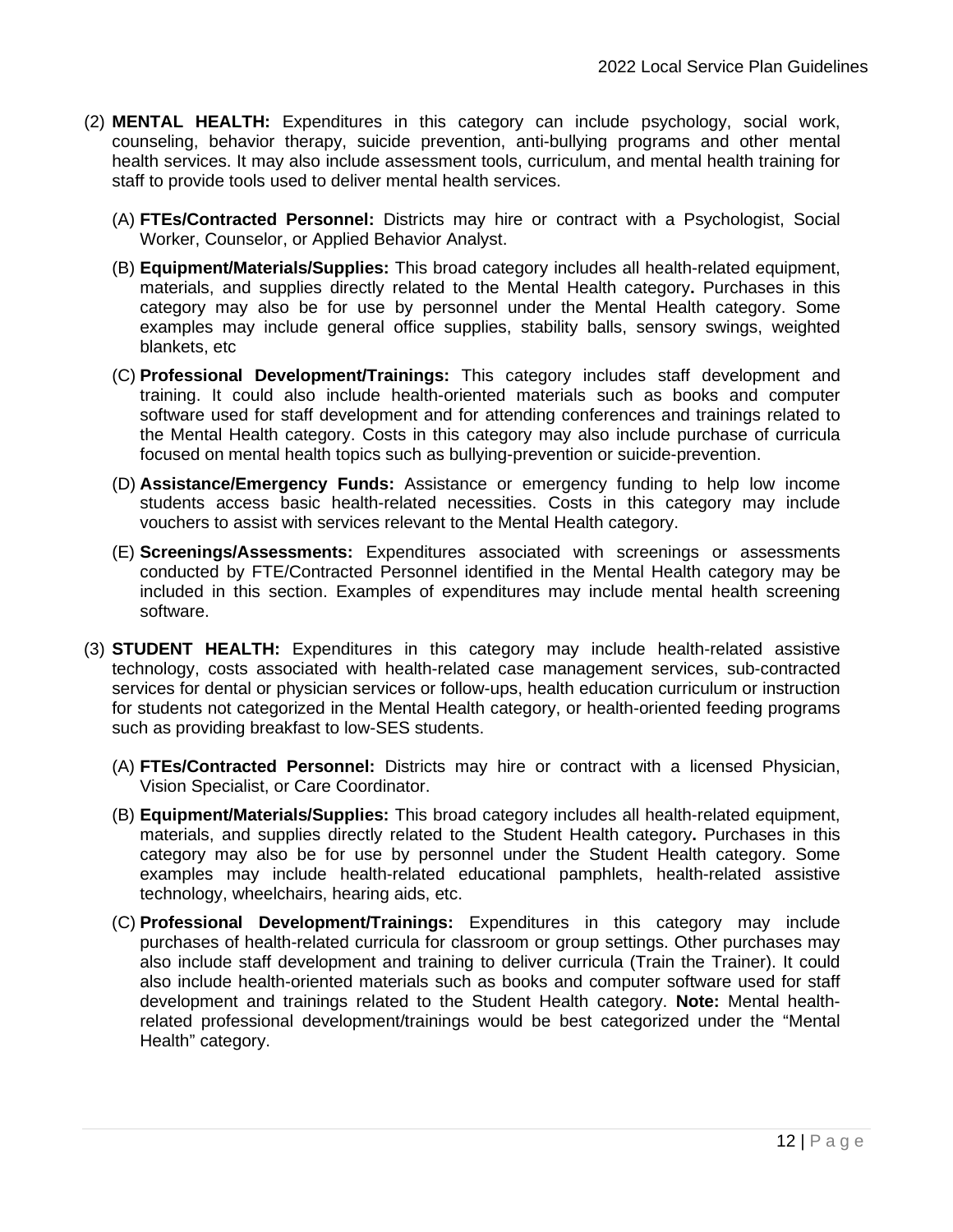- (D) **Assistance/Emergency Funds:** Assistance or emergency funding to help low income students access basic health-related necessities on a limited basis. Expenditures in this category may include vouchers for dental or physician visits and follow-ups, or other services relevant the Student Health category.
- (E) **Screenings/Assessments:** Costs associated with screenings or assessments conducted by FTE/Contracted Personnel identified in the Student Health category may be included in this section.
- (4) **SPECIAL SERVICE PROVIDERS:** Expenditures in this category may include services delivered by an Audiologist, Physical Therapist, Occupational Therapist (or Certified Occupational Therapist Assistant), Speech Language Pathologist, or other Special Services Provider not covered in the Nursing or Mental Health Category.
	- (A) **FTEs/Contracted Personnel:** Districts may hire or contract with a Speech Language Pathologists (including SLPAs), Physical Therapists (including PTAs), Occupational Therapists (including COTAs), or Audiologist.
	- (B) **Equipment/Materials/Supplies:** This broad category includes all health-related equipment, materials, and supplies directly related to the Special Service Providers category**.** Purchases in this category may also be for use by personnel under the Special Service Providers category. Some examples may include general office supplies, hand exercisers, adaptive tricycles, walkers, adaptive devices, gait belts, exercise bands, etc.
	- (C) **Professional Development/Trainings:** This category includes staff development and training. It could also include health-oriented materials such as books and computer software used for staff development and for attending conferences and trainings related to the Special Service Providers health service category
	- (D) **Assistance/Emergency Funds:** Assistance or emergency funding to help low income students access basic health-related necessities on a limited basis. This may include funds for vouchers.
	- (E) **Screenings/Assessments:** Costs associated with screenings or assessments conducted by FTE/Contracted Personnel identified in the Special Services Providers category may be included in this section. Examples of expenditures may include software related to speech and language related screening.
- (5) **OUTREACH & ENROLLMENT:** Expenditures in this category can include activities related to referral services, enrollment support, translation services, insurance outreach activities, parenting training and services, or other outreach/enrollment services delivered.
	- (A) **FTEs/Contracted Personnel:** Districts may hire or contract personnel for outreach services, translation services, or other relevant role compatible with the Outreach & Enrollment category.
	- (B) **Equipment/Materials/Supplies:** This broad category includes all health-related equipment, materials, and supplies directly related to the Outreach & Enrollment category**.** Purchases in this category may also be for use by personnel under the Outreach & Enrollment category. Some examples may include general office supplies, educational pamphlets, or other material related to outreach and enrollment.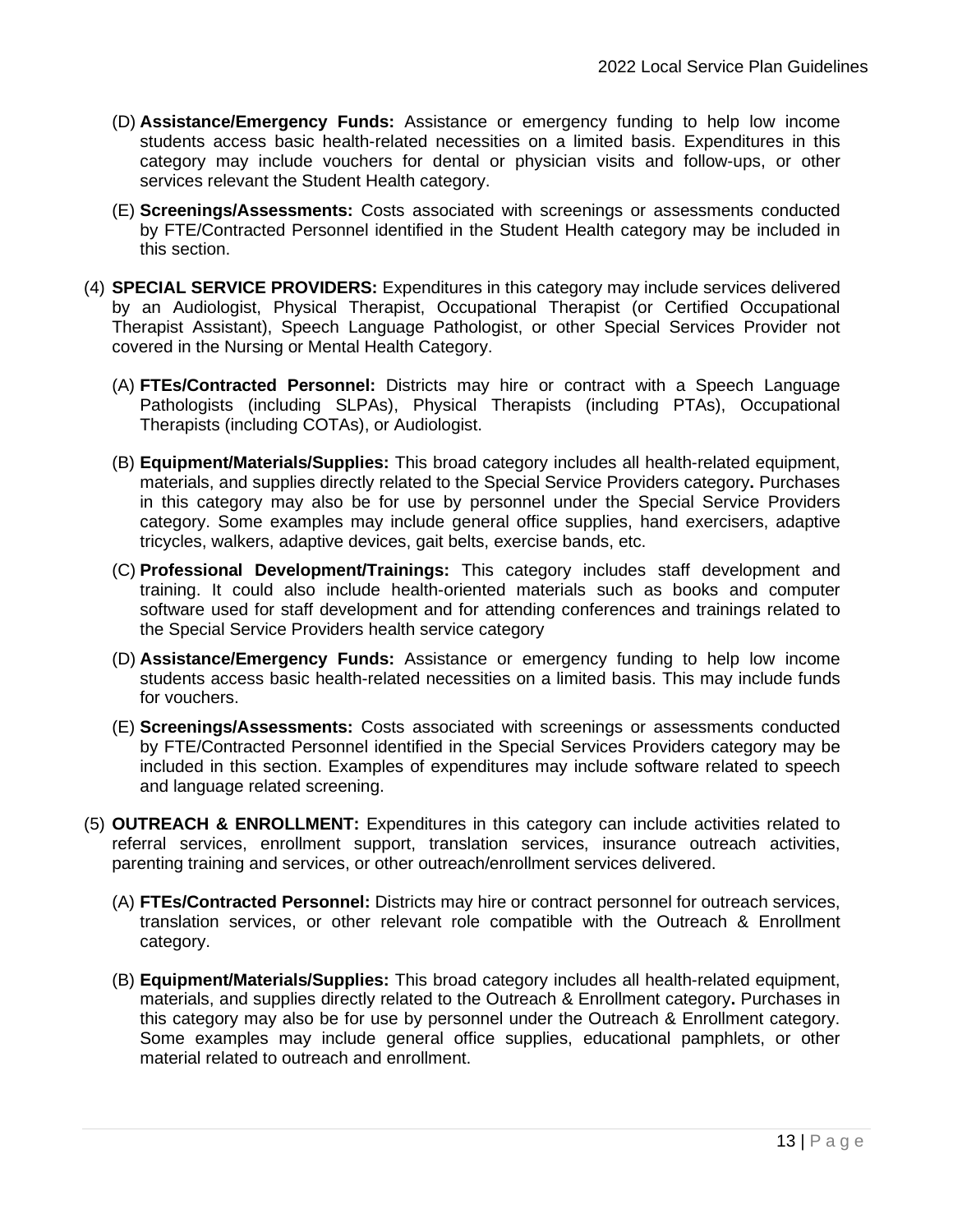- (C) **Professional Development/Trainings:** This category includes staff development and training. It could also include health-oriented materials such as books and computer software used for staff development and for attending conferences and trainings related to the Outreach & Enrollment category
- (D) **Assistance/Emergency Funds:** Assistance or emergency funding to help low income students access basic health-related necessities on a limited basis. This may include funds for vouchers.
- (E) **Screenings/Assessments:** Costs associated with screenings or assessments conducted by FTE/Contracted Personnel identified in the Outreach & Enrollment category may be included in this section.
- (6) **TRANSPORTATION:** Expenditures in this category includes transportation services that enable students to receive health services. These services could include personnel, special equipment, or actual costs.
	- (A) **FTEs/Contracted Personnel:** Districts may hire or contract with a Bus Aide or other relevant role appropriate for the Transportation category.
	- (B) **Equipment/Materials/Supplies:** This broad category includes all health-related equipment, materials, and supplies directly related to the Transportation category**.** Purchases in this category may also be for use by personnel under the Transportation category.
	- (C) **Professional Development/Trainings:** This category includes staff development and training. It could also include trainings like CPR, First Aid, or other health-oriented training relevant to the Transportation.
	- (D) **Assistance/Emergency Funds:** Assistance or emergency funding to help low income students access basic health-related necessities. Costs in this category may include items like vouchers for transportation services in areas with low access to health care providers or pharmacies.
	- (E) **Screenings/Assessments:** Costs associated with screenings or assessments conducted by FTE/Contracted Personnel identified in the Transportation category may be included in this section.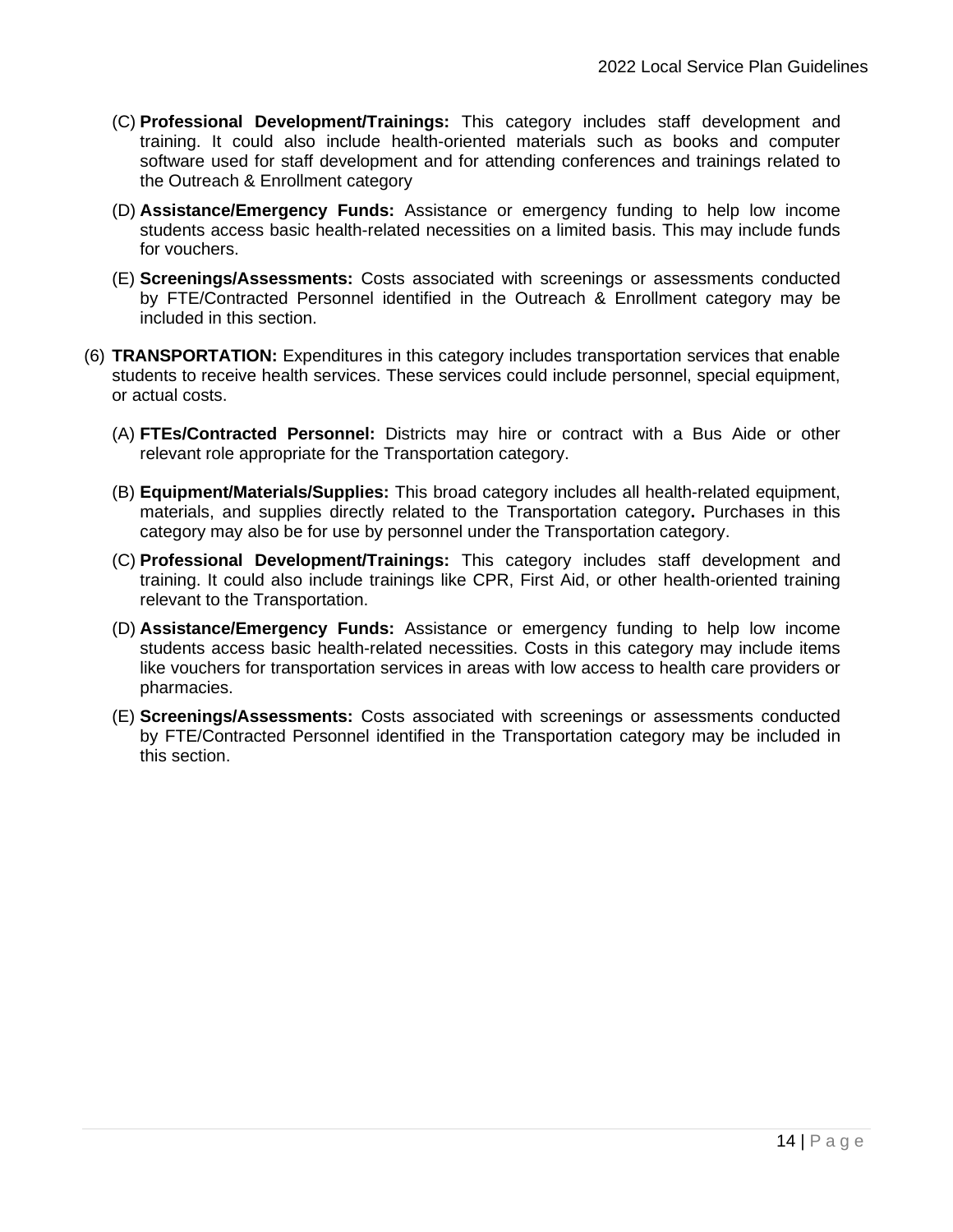#### **Part IV – Program Goals and Objectives**

<span id="page-14-0"></span>Program goals, objectives, and monitoring plans can be listed in the Program Goals and Objectives table. Three (3) goals are pre-populated, but more may be added if needed. A Goals and Objectives example table is provided in the LSP template as a reference.

- **Goals –** Goals are generalized statements that guide your planning. They should address needs that were identified in the Community Health Needs Assessment process. Only those health needs that were identified through this process should be addressed in the LSP. Below are some examples of possible health needs:
	- Access to health care
	- Access to preventive health services (screenings/assessments)
	- Access to dental services
	- Access to mental health services such as suicide prevention instruction and antibullying strategies

A goal can have more than one objective, so please ensure goals and objectives are numbered appropriately. A goal defines which health need will be met and the objective is a statement that is more explicit than a goal and indicates how the outcomes of a goal will be achieved. **Program Objectives** describe the **specific** health services that school districts will provide with reimbursement funds. They also describe how much service will be provided. LSP objectives are one of the deliverables for your contract with the state.

For this reason, objectives must be stated as unambiguous, quantifiable units of service. The **Monitoring Plan** is the district's plan to document the delivery of the services described in the objectives and to demonstrate the performance of the contract.

When writing objectives, clearly identify number of FTEs providing the services.

**GOAL 1**: Increase access to nursing services available to students in the district.

**OBJECTIVE 1**: Provide additional RN for two schools

- **OBJECTIVE 2:** Provide 2 additional clinic aide hours a day to allow the school nurse to conduct more in-depth health assessments and screenings.
- **GOAL 2**: Increase access to health care for uninsured/underinsured students in the district.
	- **OBJECTIVE 1**: Create a list of low-cost community health/mental health/dental resources for district staff, as well as families to access
	- **OBJECTIVE 2**: Provide .5 FTE for Medicaid/CHP+ outreach services to assist families with accessing insurance

**Please keep in mind that any equipment purchased as part of this program must be for the purpose of addressing health needs, not educational needs.**

**Monitoring Plan –** The **Monitoring Plan** describes how the district plans to collect the quantitative data that will demonstrate the performance of the contract. This data will be reported in the Reimbursement Spending Report for each school year. Please state what data will be collected and how you plan to collect this data. **Please remember that districts are expected to report FTE and the cost of the service**.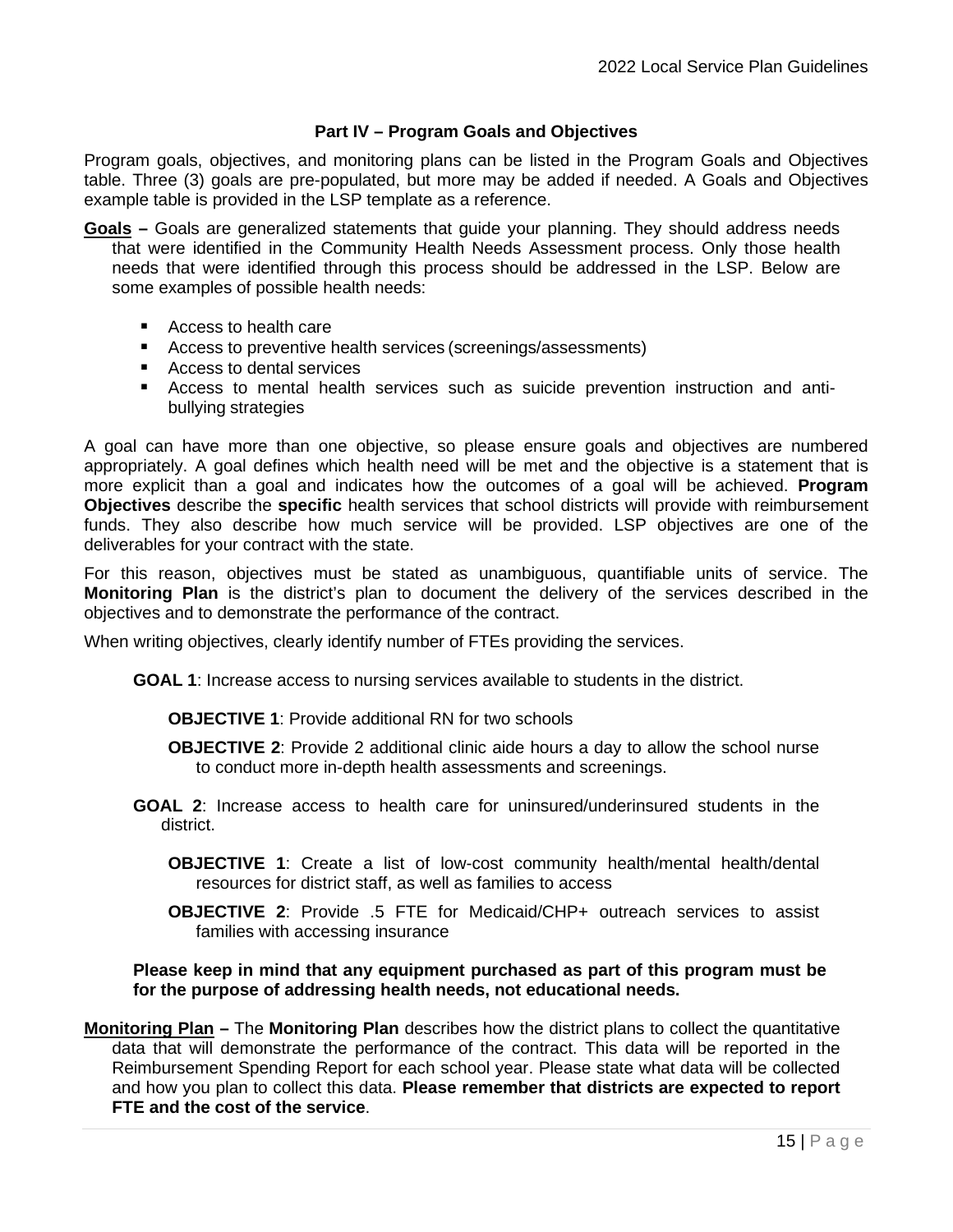The unit of service will vary depending on the type of service and will be defined by the district. For example, for nursing or other provider services, it would be appropriate to track and report the number of FTEs delivering services to students. For materials, supplies, and equipment, receipts from purchases will be kept on file. If you have any questions about defining the unit of service, please contact the CDE School Health Services Consultant [\(Estrada\\_O@cde.state.co.us\)](mailto:Estrada_O@cde.state.co.us).

| Goal                                                                                     | Objective(s)                                                                                                                                                                                                                                           | <b>Monitoring Plan</b>                                                                                                                                                                                                                    |
|------------------------------------------------------------------------------------------|--------------------------------------------------------------------------------------------------------------------------------------------------------------------------------------------------------------------------------------------------------|-------------------------------------------------------------------------------------------------------------------------------------------------------------------------------------------------------------------------------------------|
| (Example) Goal 1: Increase<br>nursing services available to<br>students in the district. | <b>(Example) Objective 1: Provide 2.0 FTE RNs</b><br>(Example) Objective 2: Provide funds for<br>necessary materials and supplies for the health<br>office.<br>(Example) Objective 3: Provide funds for<br>professional development for nursing staff. | (Example) Plan: (1) District<br>payroll and benefits records<br>will be used to monitor<br>staffing hours. (2) purchases<br>will be monitored via<br>purchase order system.<br>Purchases will be approved<br>by the Medicaid Coordinator. |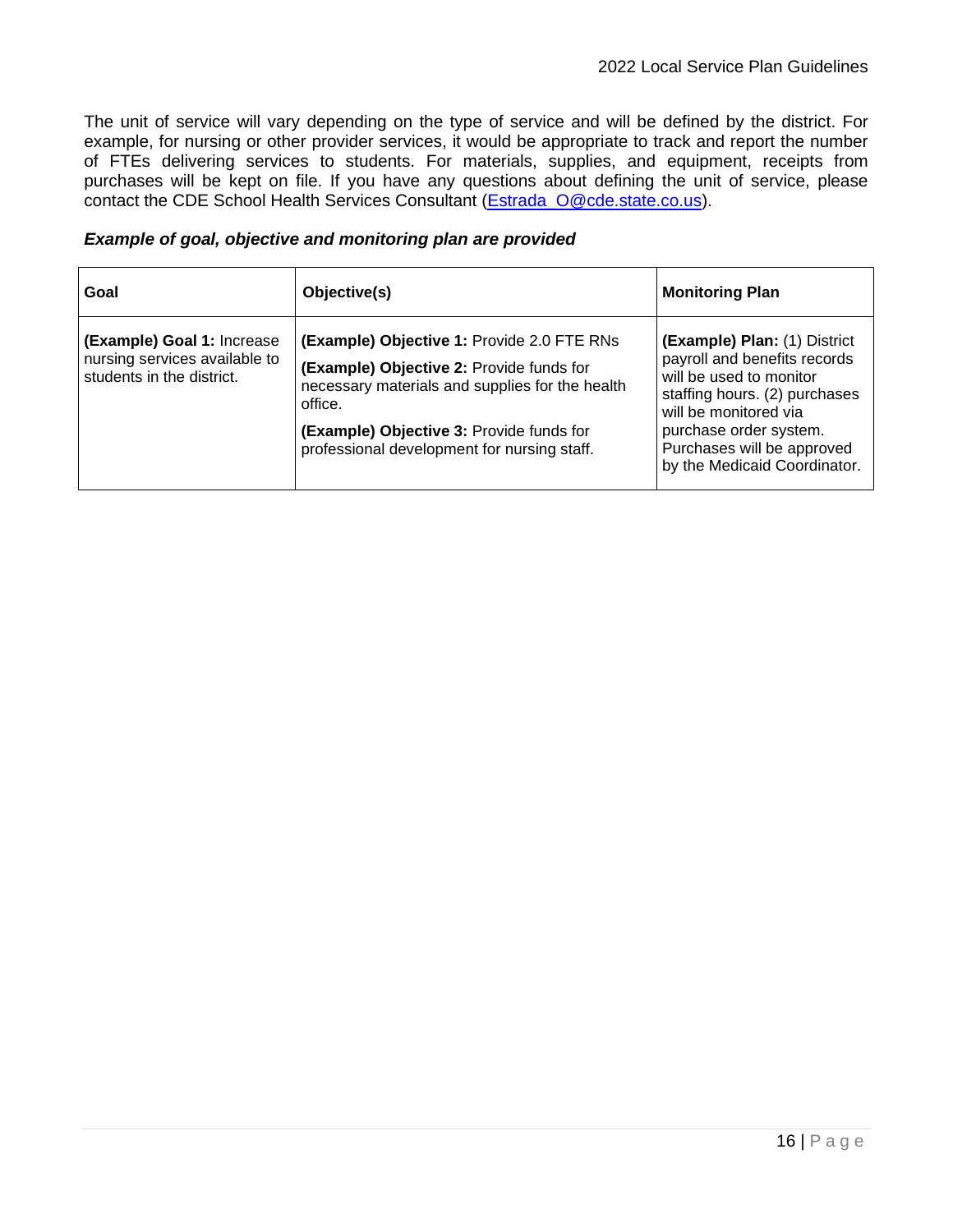#### **Part V – Assurances Page**

<span id="page-16-0"></span>The School District Medicaid Coordinator is authorized to sign the Local Services Plan, agreeing to the conditions listed on the form for **Part V – Assurances Page**. This person will be identified in your contract as the contact person for the program and will be responsible for ensuring that program funds are spent correctly. **Please be sure to read the assurances before you sign them.**

**NOTE: Preferable method for submitting the LSP is electronically, scan and email the signed Assurances Page to [Omar Estrada.](mailto:Estrada_O@cde.state.co.us) If your district has electronic document signing ability, that is also acceptable.**